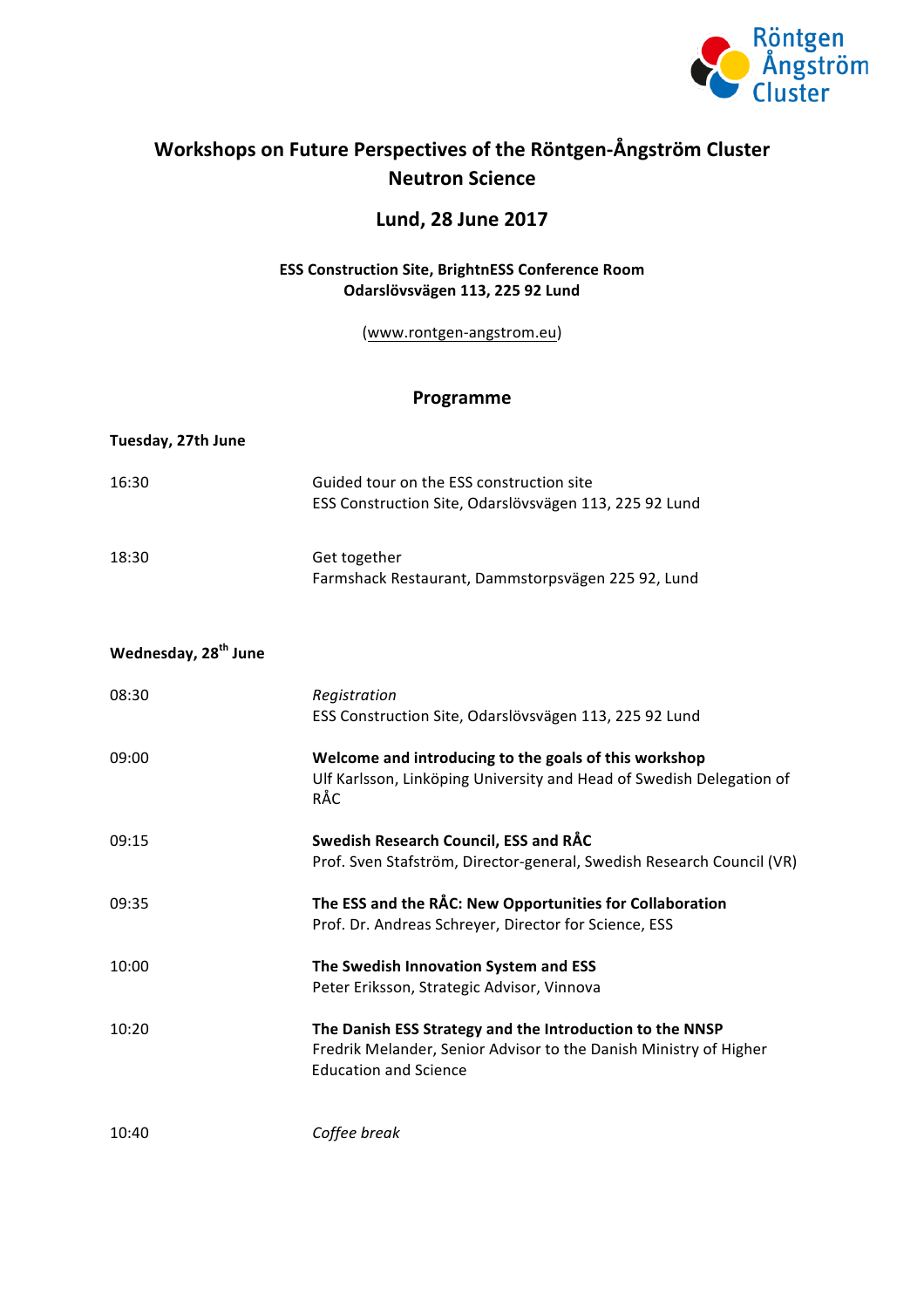## **The RÅC Neutron Landscape**

| 11:00 | Germany<br>MLZ-the Heinz Maier-Leibnitz Zentrum<br>Dr. Jürgen Neuhaus, Technische Universität München                                                        |
|-------|--------------------------------------------------------------------------------------------------------------------------------------------------------------|
| 11:30 | Sweden<br><b>Super Adam</b><br>Prof. Dr. Tommy Nylander, Lund University                                                                                     |
| 11:45 | <b>Polaris and ISIS</b><br>Prof. Dr. Sten Eriksson, Chalmers Technical University                                                                            |
| 12:00 | Boron Carbide thin films in Linköping: The core of a new generation of<br>neutron detectors<br>Dr. Carina Höglund, ESS Detector Group / Linköping University |
| 12:15 | Lunch break                                                                                                                                                  |
|       | <b>Capacity Building in Neutron Science</b>                                                                                                                  |
| 13:15 | <b>SwedNESS</b><br>Prof. Dr. Kristina Edström, Project Leader, Uppsala University                                                                            |
| 13:30 | <b>NNSP Networks and Trainings</b><br>Dr. Martin Sahlberg, Associate Professor, Uppsala University                                                           |
| 13:45 | <b>NNSP Schools</b><br>Prof. Dr. Kim Lefmann, Niels Bohr Institute, Copenhagen University                                                                    |
|       | <b>Other Research School Activities</b>                                                                                                                      |
| 14:00 | <b>RACIRI</b><br>Frank Lehner, Head of International Cooperation and Strategic<br>Partnerships, DESY                                                         |
| 14:15 | <b>MATRAC</b><br>Prof. Dr. Martin Müller, Director of Institute of Materials Research,<br>Hemlholtz-Zentrum Geesthacht                                       |
| 14:30 | Coffee break                                                                                                                                                 |
|       | <b>Neighboring ESS Member Countries</b>                                                                                                                      |
| 14:50 | Neutron scattering in Denmark and interaction with the RÅC<br>Prof. Dr. Kim Lefmann, Niels Bohr Institute, Copenhagen University                             |
| 15:10 | Neutron scattering in Norway and interaction with the RÅC<br>Prof. Dr. Kenneth Dahl Knudsen, Physics Department, IFE                                         |